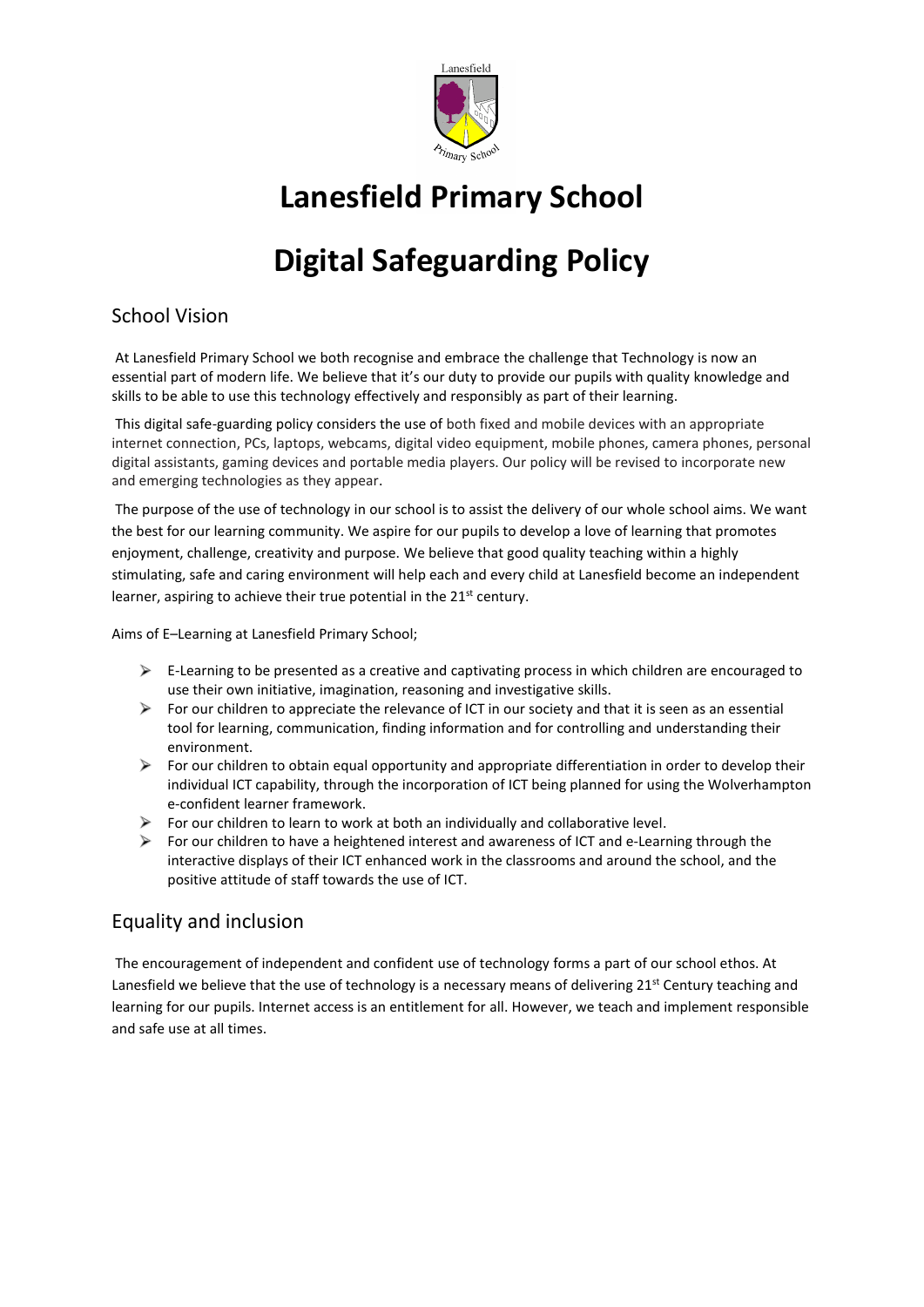## Technology in a changing world

We are part of a world where technology is integral to the way life is led in the  $21<sup>st</sup>$  Century. The technology available outside school is rapidly increasing. In line with the Gilbert review document 2020 Vision, schools need to increasingly respond to:

- an ethnically and socially diverse society
- far greater access and reliance on technology as a means of conducting daily interactions and transactions
- a knowledge-based economy
- demanding employers, who are clear about the skills their businesses need and value
- complex pathways through education and training, requiring young people to make choices and reach decisions

#### Why do learners need to be safe working with technology?

As the uses of online technological resources grow, so has the awareness of risks and potential dangers which arise for their use. At Lanesfield we aim to provide and prepare our learners with the knowledge and skills to thrive and survive in this complex digital world. This policy outlines the safeguarding approach we are following to achieve this.

## Management of Digital Safeguarding

#### Clearly stated roles and responsibilities –

• Head of School

The Head will ensure that the digital safeguarding policy is implemented and compliance with the policy monitored, and that the appropriate roles (see this section) and responsibilities of the school's digital safeguarding structure is in place. Ensure regular reports of the monitoring outcomes on digital safeguarding are reported to the governing body.

#### Nominated e-Safety coordinator

There is an identified e-safety coordinator who is responsible for e-safety developments in school and sharing of practice with staff and the wider community.

This person will be in receipt of current training on the latest guidance and procedures and is the main contact for the Local Authority e-Safety networks.

All digital safeguarding incidents within the school need to be reported to this person. They need to keep the log of incidents and with the Head teacher make decisions about how to deal with reported incidents.

The e-Safety co-ordinator at Lanesfield is Miss S Butler.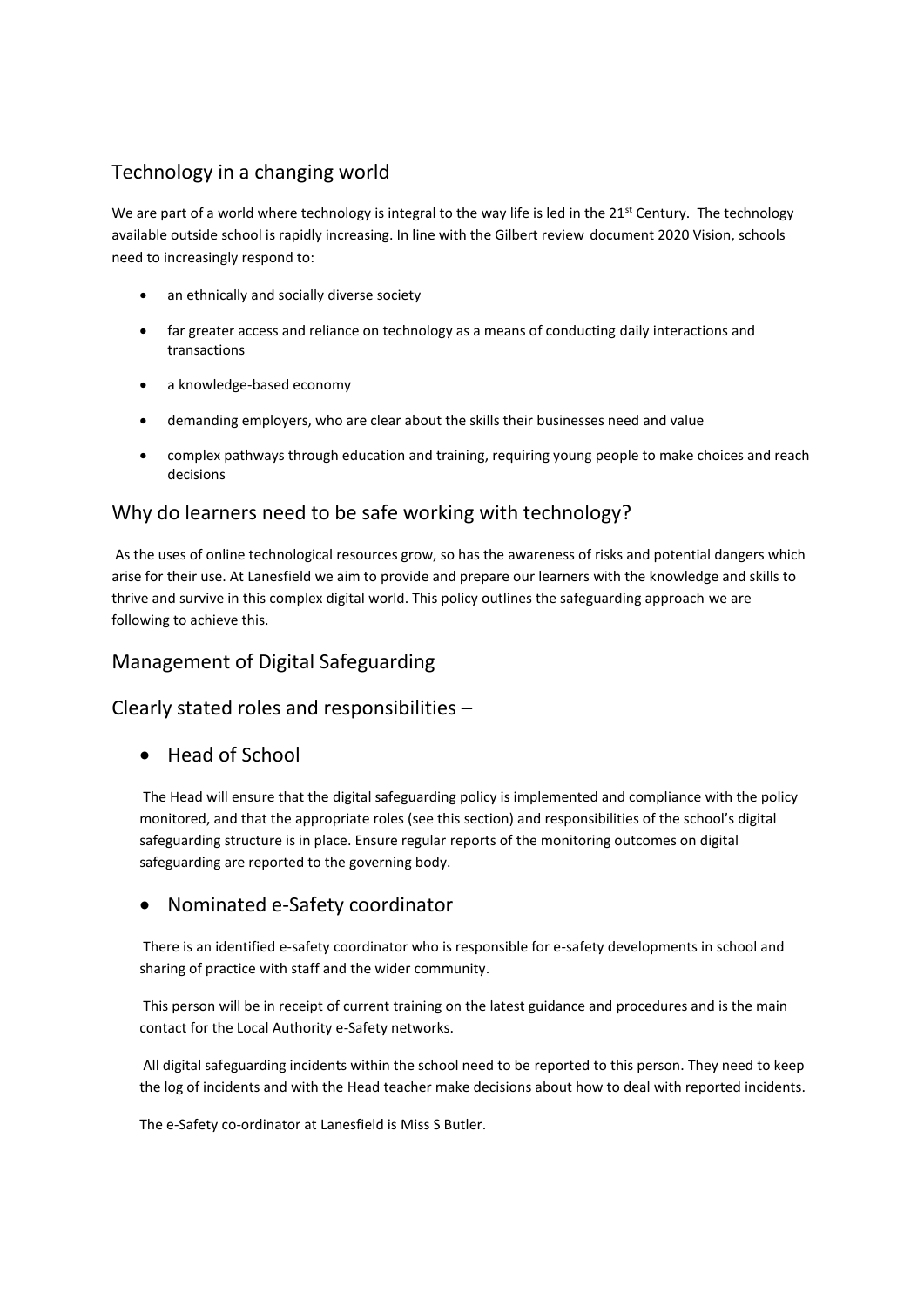## • E-Safety governor

There is an identified e-safety governor who monitors and liaises with the e-safety coordinator and who will report to full governing board as appropriate.

The e-Safety Governor at Lanesfield is Mr Bains.

#### E-Safety responsibility within subject and management roles

All staff with subject and management roles have a duty to incorporate e-safety principles in their area of responsibility, deputising for any of the above roles where appropriate.

#### Teacher

All staff understand the need for care and caution when using technology both for academic and social purposes and apply it to teaching and learning situations. They need to work to agreed guidelines (HR or AMA - Updated March 2009) They have a "front line" monitoring and reporting role for incidents.

#### Support Staff

As for teaching staff, however, given the nature of their role, learners may find it easier to disclose incidents to them. Support staff should be clear of these reporting procedures.

#### • School Council representatives

As responsible members of the each class, the school council includes items of e- Safety on the agenda. Our representatives help to monitor at a learner level the appropriate use of technology within our school.

#### Procedures

- Mrs Slater is the designated person for Child Protection/ Safeguarding. Miss Butler is the e-safety coordinator. Any incidents regarding e-Safety issues should be brought to Mrs Slater in the first instance and Miss Butler, in her absence. These incidents will be logged within Mrs Slater's secure site for safeguarding.
- In circumstances where support is required in dealing with issues, the LA will be contacted for advice. Dr D Whyley (Head teacher consultant) 5297
- All staff are required to sign an agreement within the Safeguarding Update Booklet to state that they are aware of Safeguarding procedures at Lanesfield.
- Staff are given termly updates, as they are received, on e-Safety at staff meetings or in memos as appropriate. Staff meetings are opportunities for training to be given to all staff. The Head teacher and e-Safety co-ordinator will attend relevant training and disseminate to staff as required.
- The Head teacher and e- Safety coordinator will monitor all matters related to e-Safety and in turn will report to the e- Safety Governor.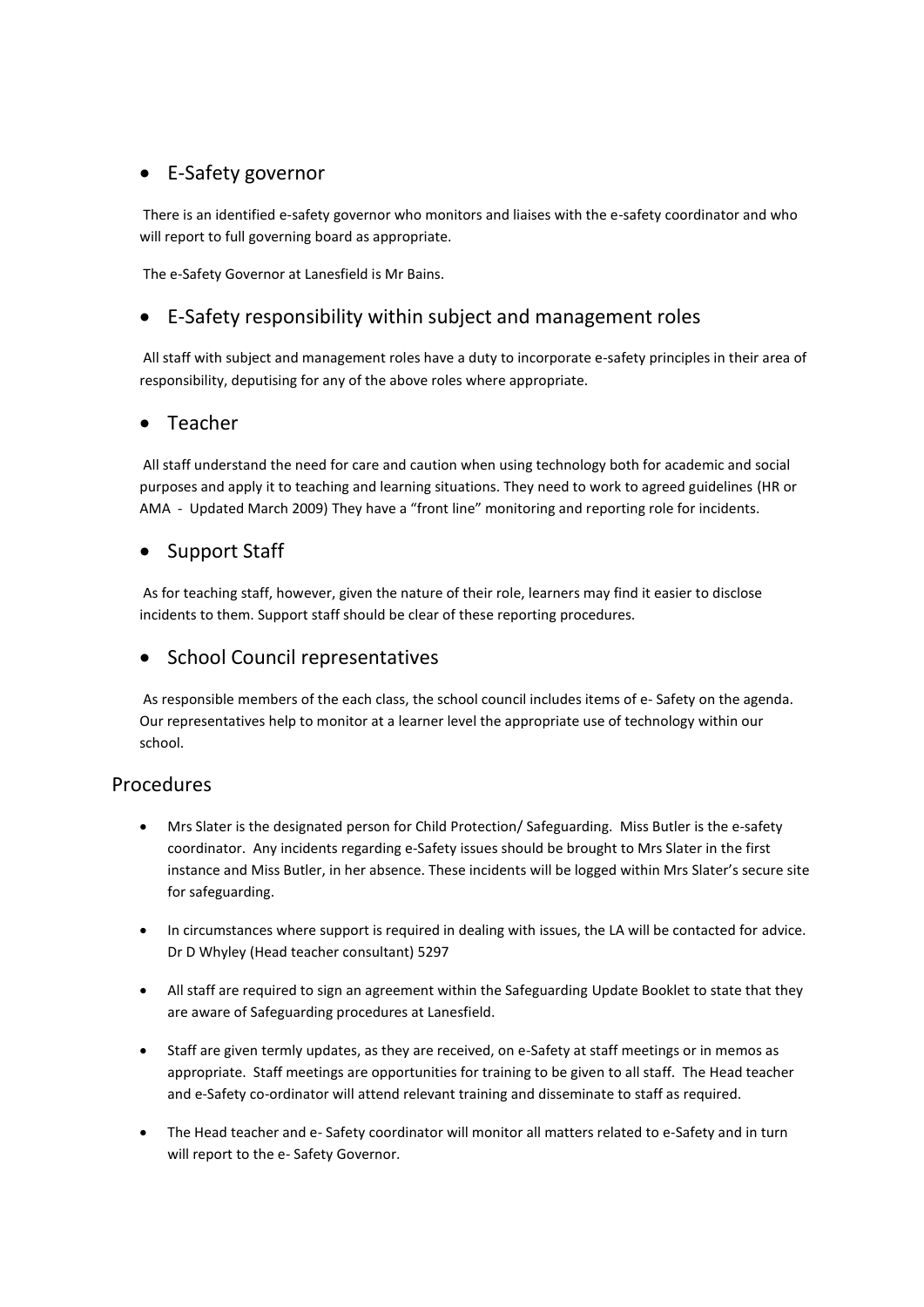#### Risks and acceptable Behaviours

- Pupils, staff and Governors are required to read, agree to and sign Acceptable Use documents which specify how the internet should be used appropriately and safely. Wolverhampton LA filters internet access in schools. ONLY sites accessed through this filter should be used for school purposes.
- Appropriate passwords should be set on all teacher laptops, in case laptops are mislaid or stole, to prevent other users being able to access files. Personal details should not be stored on staff laptops.
- Any data or files which relate to children or staff in school SHOULD NOT be stored on memory sticks or within the hard drive of school laptops. Use either the Learning Platform or school server for this information.
- E-mail accounts are available for every member of staff working at Lanesfield. These should be used for work based information sharing only and are not private accounts. Staff are advised NOT to share their email addresses with children. Use the public Learning Platform for communicating with children. (discussion sites, class sites etc)
- The Learning Platform provides a 'safe' area in which to store children's work, photos, discussions etc. All staff must ensure that this policy, together with the AUP's are followed in order to use the Learning Platform appropriately
- Only software and hardware purchased by the school should be used in conjunction with school laptops
- Current photographs, video and sound recordings should be saved on the Learning Platform. Once they are out of date, they should be moved to the school server.
- All staff are asked not to use copyrighted material in presentations, web pages or sites.
- Staff are advised not to use social networking sites unless they have FULL privacy settings in operation. Staff should NOT have any pupils or their families as 'friends'. Guidelines for Facebook style sites are available in the e-Learning subject site on Engage. Children are encouraged NOT to use social networking sites at all. Pupils are encouraged to use the monitored Lanesfield Learning Platform for any online discussions. Incidents of cyber bullying are dealt with by the Head teacher and or e- safety co-ordinator
- Pupils are not allowed to bring mobile phones into school. If a child does bring a phone into school, it will be removed from them by the teacher/head teacher until the end of the day. Parents should be informed. Staff are asked to ONLY use mobile phones during break times and in a private place in school.

## Physical and technical security (see attached appendix)

- Firewall provision (see appendix)
- Filtering provision (see appendix)
- Antivirus software (see appendix)